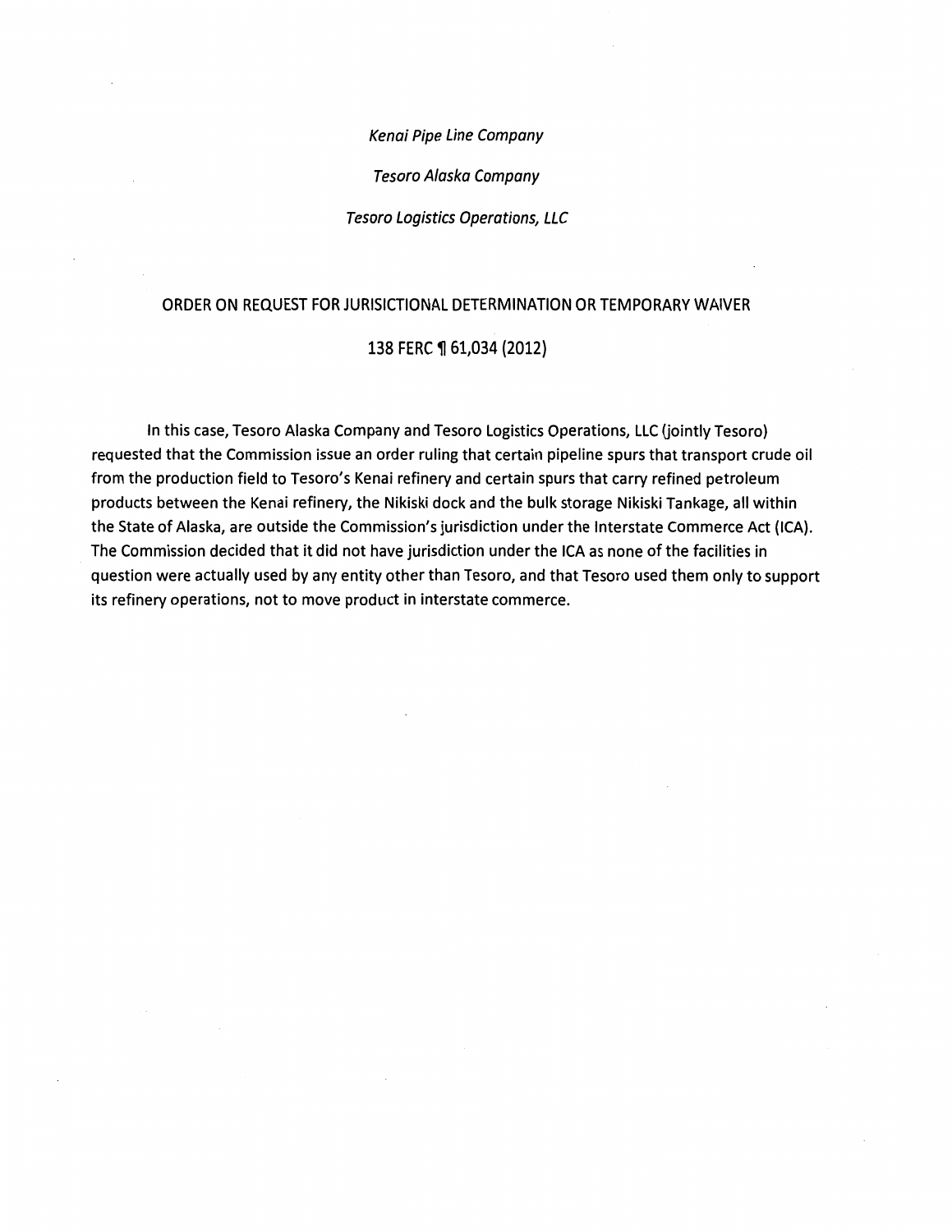## 138 FERC ¶ 61,034 UNITED STATES OF AMERICA FEDERAL ENERGY REGULATORY COMMISSION

# Before Commissioners: Jon Wellinghoff, Chairman; Philip D. Moeller, John R. Norris, and Cheryl A. LaFleur.

Docket No. OR11-21-000

Kenai Pipe Line Company Tesoro Alaska Company Tesoro Logistics Operations, LLC

### ORDER ON REQUEST FOR JURISDICTIONAL DETERMINATION OR TEMPORARY WAIVER

(Issued January 19, 2012)

1. On September 1, 2011, Kenai Pipe Line Company (Kenai), Tesoro Alaska Company (Tesoro Alaska), and Tesoro Logistics Operations, LLC (Tesoro Logistics) (collectively Tesoro) filed a request that the Commission determine that pipeline routes stated in Kenai's FERC Tariff No. 26.0.0 are not subject to the Commission's jurisdiction under the Interstate Commerce Act (ICA). Tesoro also requests the Commission determine it does not have jurisdiction over a marine dock and storage tanks that are currently being used as an integral part of the operation of a Tesoro Alaska refmery in Kenai, Alaska. In the alternative, Tesoro states that if the Commission fmds it does have jurisdiction over the pipelines and spur lines referred to in the Kenai tariff, the Commission should grant temporary waivers from its tariff filing and reporting requirements under the ICA. For the reasons discussed below, the Commission grants the request for jurisdictional determination and finds it does not have jurisdiction over the subject facilities.

### **Background**

2. The request for determination concerns the Nikiski Facilities near the Cook Inlet in Kenai, Alaska. When Kenai filed its tariff in January 1995, two unaffiliated companies, Tesoro Alaska and Kenai, which was then controlled by Chevron Corporation (Chevron), owned different portions of the Nikiski Facilities. Tesoro Alaska owned the Kenai refinery as well as several crude oil and refmed product pipeline spurs extending to manifolds at a Kenai fence line that connected the Kenai refinery to the Nikiski Dock and the Nikiski Tankage. Kenai owned the Nikiski Dock, the Nikiski Tankage, and crude oil and product lines from the Nikiski Dock to the connections with the Tesoro Alaska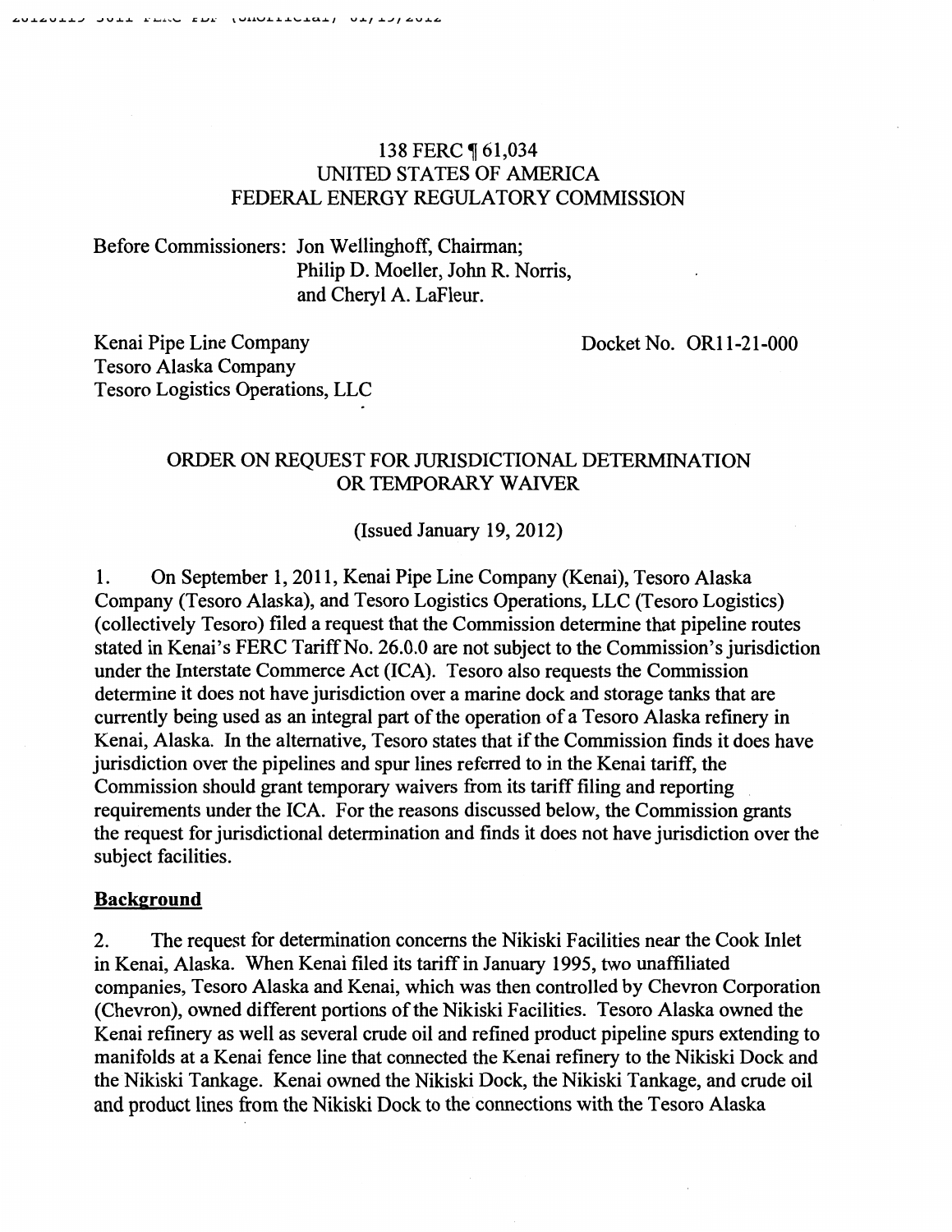$Dacket No. OR11-21-000$   $-2-2$ 

.<br>المر<sub>الة ا</sub>ل

pipeline spurs. In addition, Kenai owned the two crude oil pipelines that delivered crude oil from Cook Inlet producing fields to the Nikiski Tankage, i.e., the Swanson River line and the line connecting Plants near Section 34 to the Nikiski Tankage. The Kenai tariff reflected six pipeline routes. Two of the routes were from pipelines in the producing area to the Nikiski Tankage. Two other routes were on a pipeline spur between the Nikiski \_Tankage and the Nikiski Docks that operated bi-directionally. The fmal two routes were Kenai pipeline spurs used to transport oil between the Nikiski Docks and the Tesoro Alaska spur. The Kenai tariff also included a fee for storing crude oil unloaded from marine vessels to the Nikiski storage tanks.

3. In March of 1995, Tesoro Alaska bought Kenai from Chevron. As a result, all of the facilities previously owned by Kenai (Chevron) are now and have been owned by Tesoro Alaska since that sale. Tesoro states that although Kenai has maintained accounts separate from Tesoro Alaska during the 16-year period from 1995 to 2011, the Nikiski facilities serve a continuous flow of Tesoro Alaska-related crude oil and petroleum products to and from the Kenai Nikiski dock to Kenai Nikiski storage tanks onward to the Tesoro Alaska refinery. Tesoro states, at the present time, there is no company other than Tesoro Alaska that has any real interest in any of the Nikiski facilities or the transportation of the crude oil and petroleum products referred to in the Kenai tariff. Tesoro states that from a financial and management standpoint, there is almost a complete overlap between Kenai and Tesoro Alaska. Tesoro states that for SEC accounting purposes, all of Kenai's revenues are consolidated into Tesoro Alaska and then rolled into Tesoro Corporation. Tesoro states Kenai does not separately report . profits and losses, outside of its FERC Form No.6, and has no employees. Tesoro states all routine Kenai operations are undertaken by the same personnel that perform similar functions for the tank and pipeline operations within the Tesoro refinery. Tesoro maintains all of these individuals are employees of Tesoro Alaska. Moreover, Tesoro states each officer of Kenai is also an officer of Tesoro Alaska.

4. Tesoro did not alter the tariff that Kenai had published with the Commission in January 1995 because a provision of the purchase agreement between Chevron and Tesoro required Tesoro to maintain the original Kenai tariff in effect until March 3, 2005. Tesoro states that perhaps it should have published a new tariff after March 3, 2005 removing all of the assets in the Kenai tariff from interstate common carrier service, but the fact that it did not take such action until recently has not prejudiced anyone. Tesoro states that at no point from 2005 up to and including today has anyone other than Tesoro affiliates requested service on any of the Kenai facilities.

5. On May 18, 2011, Kenai filed the 1995 tariff as a baseline eTariffto comply with the Commission's baseline eTarifffiling requirements. Tesoro contends it did not change the 1995 baseline eTariffto reflect current operations, because the Commission's regulations prohibited significant tariff changes in a baseline eTariff filing. However, Tesoro stresses it did not thereby intend to hold itself out as providing common carrier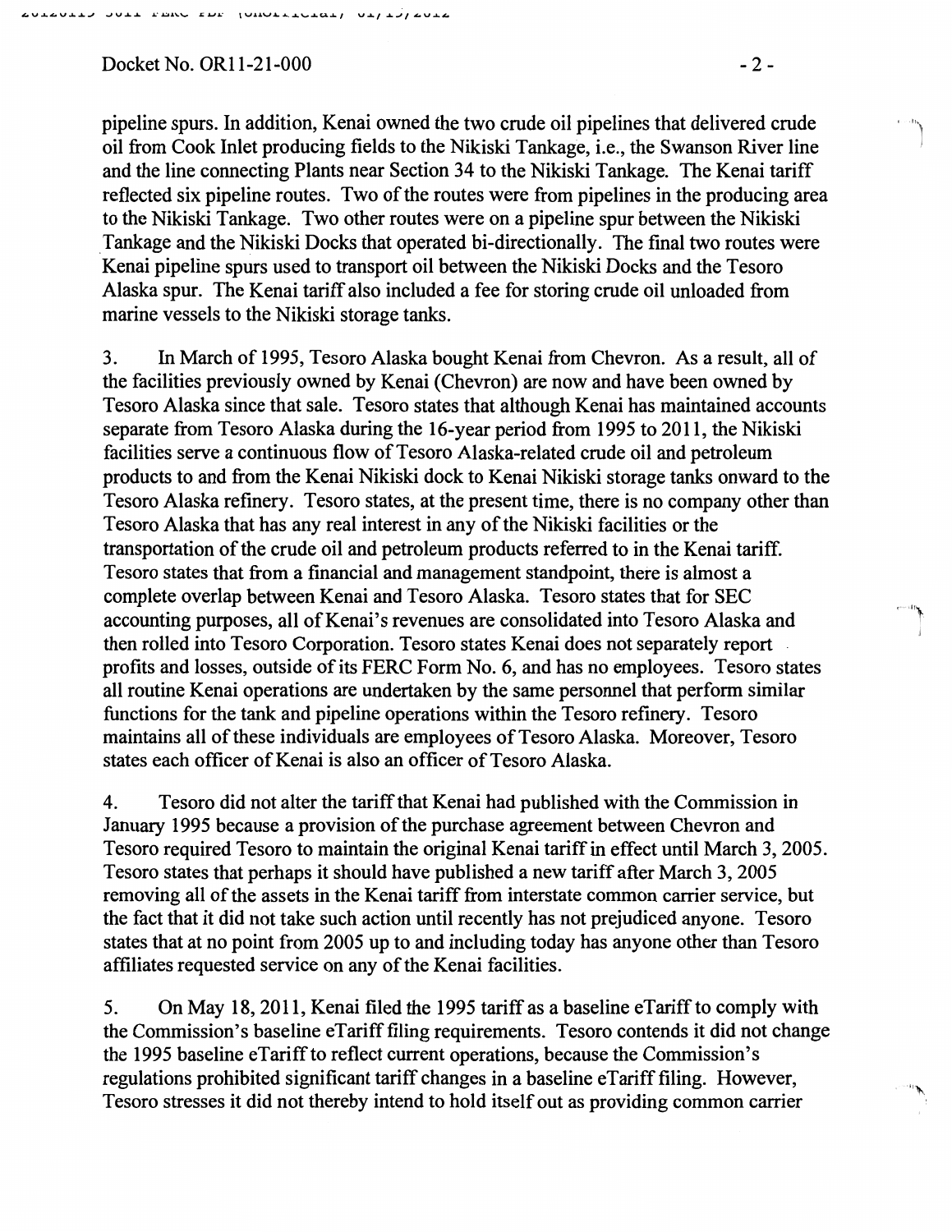\_...,.,...\_...,.,....,... \_\_ ...,.,....,... • ...... "- .. ...,. \-4..&.....,.a...a..eL¥\_.U...&.J U.LJ ..&....IJ.ti.V..&..tl.

service from the Nikiski Tanks to the Nikiski Dock, a service it has not been provided in the past 16 years. Tesoro states its original intent was to file the baseline tariff and then immediately cancel it. Tesoro states that in an abundance of caution it instead filed the present request for determination regarding jurisdictional status. Tesoro believes it would have been and still is entirely proper to simply cancel the Kenai tariff since interstate common carrier services are no longer being offered on any of the Kenai pipelines or facilities.

6. Tesoro states the pipeline and pipeline spurs are ultimately owned by Tesoro Alaska but are slated for transfer to its affiliate Tesoro Logistics. Tesoro explains that the facilities are involved in an arrangement for the formation of a Master Limited Partnership (MLP) and the transfer of assets to that MLP.

7. Tesoro submits substantial changes have occurred in the ownership and operation of the routes and facilities specified in the Kenai tariff since it was first published. Tesoro states that after the tariff was originally published, Tesoro Alaska acquired Kenai and all of its related assets. Tesoro states that, at the present time, two of the crude oil pipelines referred to in the Kenai tariff are entirely intrastate. Tesoro states that they deliver crude oil that originates in producing fields in the State of Alaska to a refinery at Kenai, Alaska that is owned and operated by Tesoro Alaska. Tesoro states all of the remaining pipeline routes in the Kenai tariff are short spur lines that for at least the past ten years have been used only to support the operation of the Tesoro Kenai refmery. Tesoro states these lines transport crude oil that Tesoro Alaska owns from a dock that Tesoro Alaska ultimately owns to the Tesoro Alaska refinery. Tesoro states that another spur is used to transport Tesoro's crude oil from the Tesoro dock to Tesoro tankage. Tesoro states that tankage is located less than a half mile from the dock and less than a half mile from the refmery. Similarly, Tesoro states that the short pipeline spurs are used to transport petroleum products between the Tesoro refinery and Tesoro's dock. In short, Tesoro states that all of the pipeline spurs specified in the Kenai tariff as well as the dock and tanks are now an integral part of the Tesoro refinery. Tesoro states that for at least the past ten years, no business entity other than Tesoro has used the dock, tank facilities, or any of the crude oil or petroleum product pipeline spurs referred to in FERC Tariff No. 26.0.0.

# Tesoro's Request

8. Tesoro requests the Commission determine it does not have jurisdiction under the ICA over the crude oil and petroleum product pipelines, the related tankage, and the marine dock, which are referred to in Kenai's FERC Tariff No. 26.0.0. Tesoro asserts the pipeline spurs at issue in this request that transport crude oil and petroleum products between the Kenai refinery, Nikiski Dock, and Nikiski Tankage are integral to the operation of Tesoro's refinery and could never be used by a third party. Accordingly, Tesoro contends these pipelines are not involved in any jurisdictional transportation under the ICA.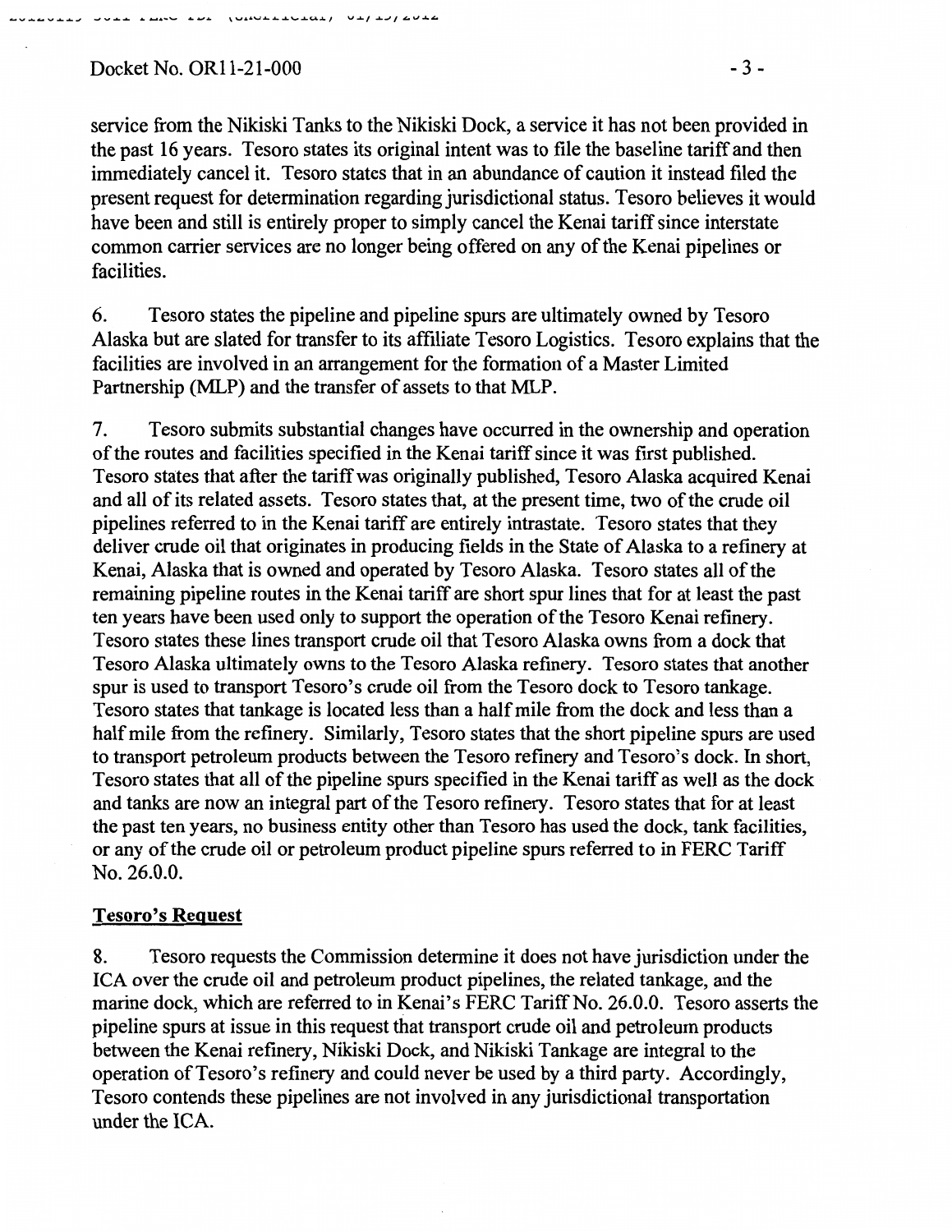Docket No. OR11-21-000 - 4 -

9. Tesoro submits the Commission already decided it does not have jurisdiction over facilities that are virtually the same as the facilities at issue in this case. Tesoro states that in a case involving Tesoro's Salt Lake City refinery, the Commission held that pipeline spur lines between terminals, tanks, and a refinery are not within its jurisdiction.<sup>1</sup> Tesoro states that the facilities at issue in this case are virtually the same as those involved in the Tesoro Salt Lake City refinery proceeding.

10. Tesoro states that applying the Commission's decision in *TE Products Pipeline Company, LLC*<sup>2</sup> to the facilities at issue in this case, it is clear the Commission does not exercise jurisdiction over the Nikiski Dock or the bulk storage tanks adjacent to the Dock. Tesoro states that these facilities simply provide terminalling services that are neither integral nor necessary to a transportation function. Tesoro asserts that since the refinery itself is non-jurisdictional, the pipelines between these non-jurisdictional entities are similarly outside the Commission's jurisdiction.

11. Tesoro asserts the petroleum industry never considered it necessary to file tariffs for the short pipeline spurs that transport crude oil into their tank farms or for the short pipeline spurs that they use to transport their products to proprietary terminals. Tesoro contends that some amount of pipe will always be necessary for refinery operations that have not and could not be held out for common carrier service. Tesoro submits that requiring a tariff filing for these types of pipelines would likely require a large number of additional tariff filings throughout the industry which would not protect any third party consumer of interstate pipeline services.

12. For these reasons, Tesoro requests the Commission state that the two intrastate pipelines that deliver crude oil to the Tesoro refinery from producing areas entirely within the State of Alaska, as well as the Nikiski Dock, the Nikiski Tankage, and the pipeline spur lines discussed in this submission, are ancillary facilities to Tesoro's Kenai refinery over which the Commission does not exercise jurisdiction under the ICA.

13. Tesoro believes that the Commission does not have jurisdiction over the two intrastate crude oil pipelines, as well as the Tesoro spur lines at issue in the petition. However, if the Commission finds any of the pipelines are within its jurisdiction, then Tesoro requests the Commission grant a temporary waiver from tariff filing and reporting requirements for these lines. Tesoro submits that under its "Special Permissions" policy,

<sup>1</sup> Tesoro Refining and Marketing Company, 135 FERC ¶ 61,116 (2011).

<sup>2</sup> TE Products Pipeline Company, LLC, 130 FERC ¶ 61,257 (2010), order on *reh'g*, 131 FERC (61,277 (2010) (finding that certain terminalling and odorization services were not integral or necessary to the transportation function and were therefore non-jurisdictional).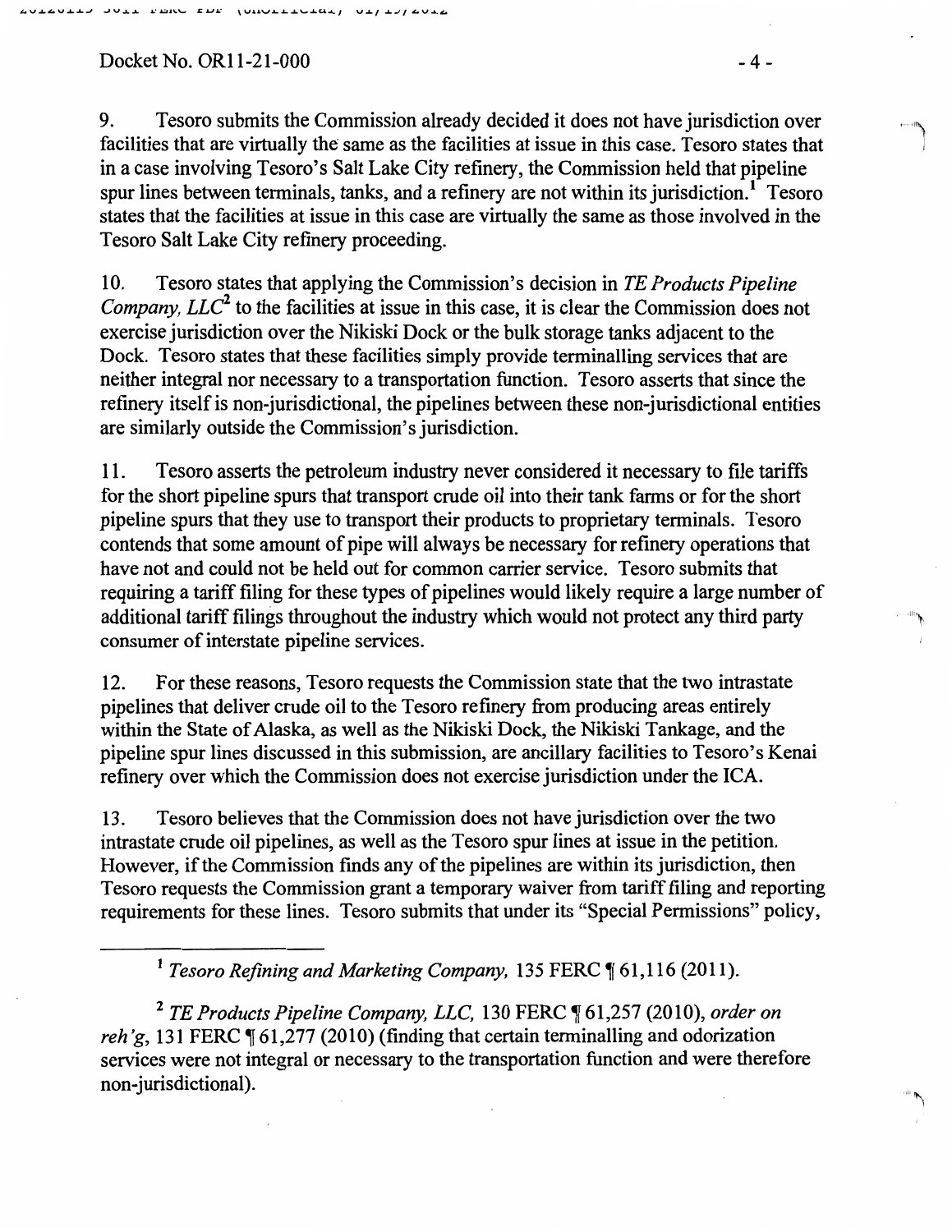Docket No. OR11-21-000 - 5 -

the Commission has granted interstate pipelines temporary waivers ofthe tariff filing and reporting requirements of the ICA when the facts presented demonstrated that maintenance of the ICA requirements were not necessary to protect any third party. Generally, this showing has been made when the pipeline at issue was idle or unlikely to be used, for the transportation of petroleum for any unaffiliated third party.

### Public Notice and Interventions

14. Public notice of Tesoro's request was issued on September 14, 2011, providing for motions to intervene and protests to be filed by September 30, 2011. A joint motion to intervene and protest was filed by Union Oil Company of California (Union), Chevron Products Company (Chevron) and Hilcorp Alaska, LLC (Hilcorp). A motion to intervene out-of-time and protest was filed by XTO Energy, Inc. {XTO). The protesters state they have crude oil sales contracts with Tesoro that are either currently being renegotiated or are up for renewal shortly. The protesters state they do not ship on Kenai because Tesoro buys all their production. However, they assert that the possibility of shipping on Kenai is being retained as a competitive alternative to selling the oil to Tesoro. The protesters claim they would ship on the pipelines from the production area, arrange for retention of crude in Kenai's storage tanks and then arrange for subsequent delivery to the marine loading facilities at the Nikiski dock. They assert that the potential of shipping on Kenai limits the power that Tesoro, as the only local customer, can exercise with respect to the pricing oftheir oiL Accordingly, the protesters request the Commission deny Tesoro's request for jurisdictional determination and alternative request for waiver of the tariff filing and reporting requirements.

15. Tesoro filed answers to the protests. Tesoro asserts that the protesters do not have standing to protest because they have not shipped on Kenai, Tesoro has been the only shipper on Kenai since 1995, and the protesters are merely considering the possibility of shipping but have not made any nominations or otherwise requested access to the Kenai facilities. Tesoro further states that even if the protesters have standing, there is no existing route through which the protesters can feasibly transport crude oil on an interstate basis by using the facilities that are the subject of Tesoro's request.

### **Discussion**

16. In this proceeding, Tesoro seeks a determination that certain pipelines and other facilities in Kenai, Alaska are not within the Commission's jurisdiction since they are not used by other shippers and will only be used by Tesoro to support its refinery operations. The protesters assert that the Commission should deny Tesoro's request because the facilities are in interstate commerce and should continue to be available to other shippers.

17. The protesters state that while they do not currently ship crude oil on the subject pipelines, they have considered the possibility of shipping on Kenai in the event their contracts to sell crude oil to Tesoro are not extended. The protesters state that they would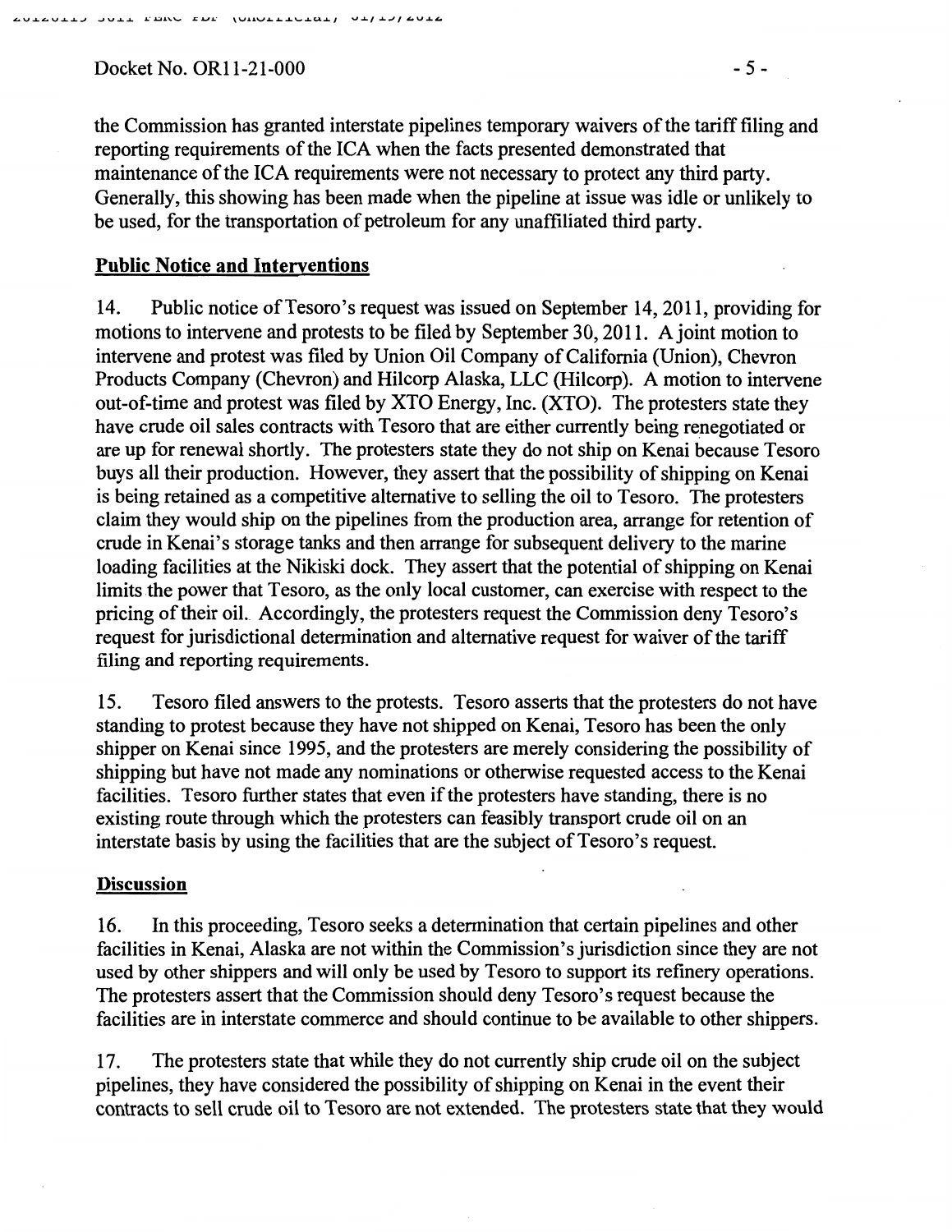### $Docket No. OR11-21-000$  -6-

ship on the pipelines from the producing area to the Nikiski tankage, from the Nikiski tankage on the bi-directional spur line to the Nikiski dock where their crude oil could be loaded on to marine vessels for shipment in interstate commerce. While no entity other than Tesoro has shipped on the Kenai facilities since 1995, and the protesters are not current shippers on Kenai, we will entertain a hypothetical future shipment scenario for purposes of making the jurisdictional analysis.

18. While the current Kenai tariff indicates that there is a pipeline route from the producing fields to the Nikiski dock where crude oil could be loaded on to marine vessels for transportation in interstate commerce, Tesoro stated the Kenai pipeline spur has not operated in the direction of the docks since 1991, and has only been used by Tesoro to transport crude oil from the docks to the tankage for subsequent delivery to the Tesoro refinery. Tesoro states that in 2005, after the agreement to keep the tariffs in effect expired, it could have published a new tariff removing all of the assets from interstate commerce. Tesoro submits the fact that it did not cancel the tariff and publish a new one does not prevent it from doing so now. Tesoro is correct on this point because the Commission has held that it does not have jurisdiction over oil pipeline abandonments.<sup>3</sup> Even if Tesoro were only to cancel the route from the tankage to the docks, there would be no alternative route that would allow protesters to transport crude oil in interstate commerce. Since any potential shipper would lack a route to transport oil in interstate commerce, the spur pipelines and related dock facilities could only serve Tesoro's refining operations in Alaska.

19. Further, even if the protesters' statement that they are considering the possibility of future shipments could be construed as a request for service, the Commission could not prevent the cancellation of the pipeline routes that might support such movements, or require Tesoro to reinstitute any cancelled routes. The Commission has held that it cannot compel a pipeline to offer a service it does not provide or require transportation in a direction that the pipeline does not offer.4

20. Tesoro states its original intent was to file the Kenai baseline tariff and immediately cancel all of the routes but out of an abundance of caution it filed the request for jurisdictional determination. Tesoro submits it is still proper to cancel the Kenai tariff since no interstate common carrier services are being offered on the Kenai pipeline or related facilities. The Commission finds that whether through a tariff cancellation or this jurisdictional determination, it is clear that Tesoro has not provided interstate common carrier services on the Kenai facilities for some time and does not intend to hold itself out

<sup>3</sup> Arco Pipe Line Company, 55 FERC ¶ 61,420 (1991).

<sup>4</sup> Western Refining Pipeline Company, 123 FERC ¶ 61,271 (2008); *ConocoPhillips Company, 134 FERC*  $\P$  61,174 (2011).

' ")

 $\sim$   $\mu$ 

''""'